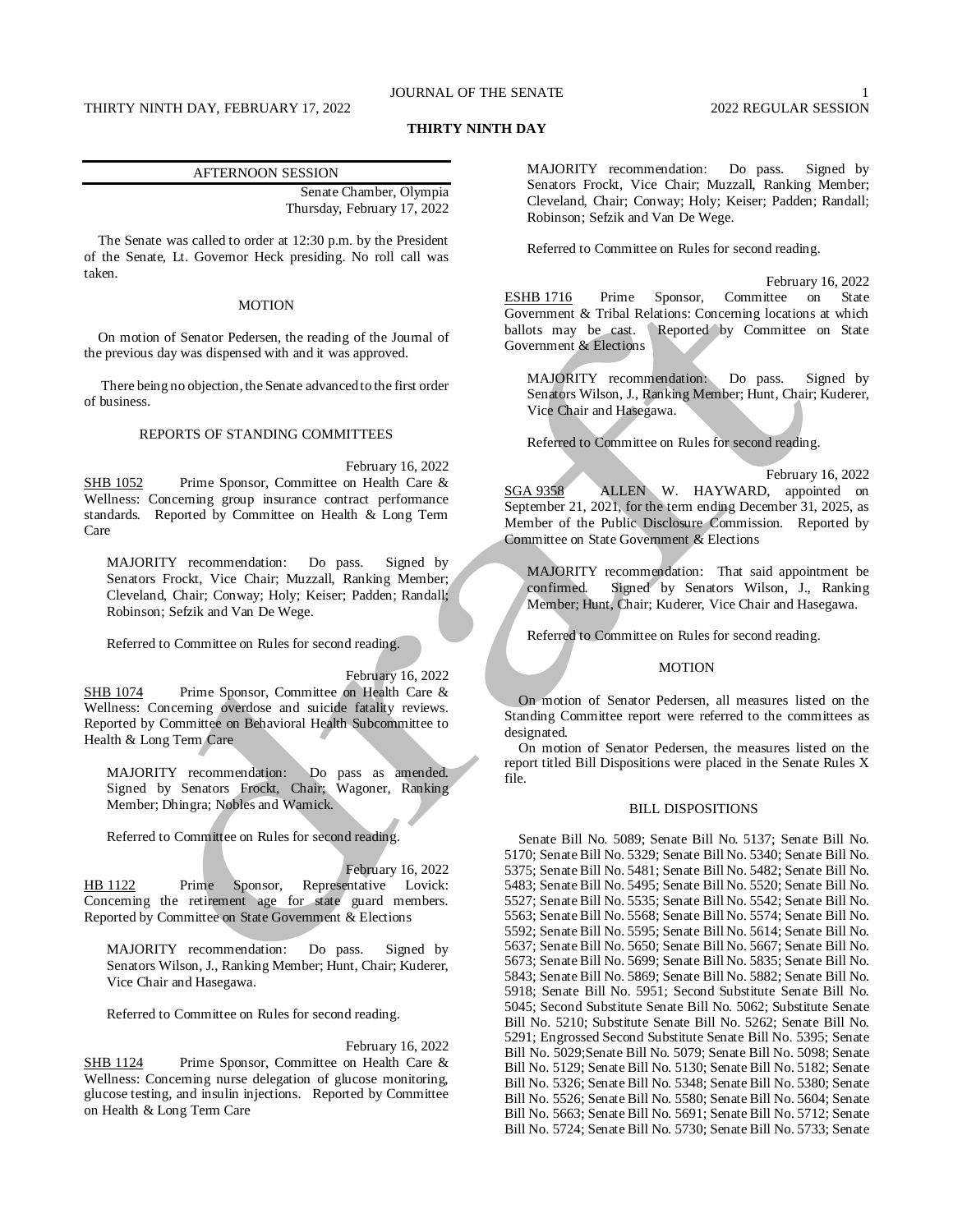Bill No. 5784; Senate Bill No. 5826; Senate Bill No. 5827; Senate Bill No. 5828; Senate Bill No. 5891; Senate Bill No. 5923; Senate Bill No. 5947; Senate Bill No. 5043; Engrossed Substitute Senate Bill No. 5065; Engrossed Substitute Senate Bill No. 5122; Engrossed Second Substitute Senate Bill No. 5188; Senate Bill No. 5341.

#### MOTION

On motion of Senator Pedersen, the Senate advanced to the third order of business.

#### MESSAGE FROM THE GOVERNOR GUBERNATORIAL APPOINTMENTS

February 2, 2022

TO THE HONORABLE, THE SENATE OF THE STATE OF WASHINGTON

Ladies and Gentlemen:

I have the honor to submit the following appointment, subject to your confirmation.

JOHN F. LEHMKUHL, appointed January 24, 2022, for the term ending December 31, 2026, as Member of the Fish and Wildlife Commission.

Sincerely,

JAY INSLEE, Governor Referred to Committee on Agriculture, Water, Natural Resources & Parks as Senate Gubernatorial Appointment No. 9404.

February 3, 2022

TO THE HONORABLE, THE SENATE OF THE STATE OF WASHINGTON

Ladies and Gentlemen:

I have the honor to submit the following appointment, subject to your confirmation.

MELANIE J. ROWLAND, appointed January 24, 2022, for the term ending December 31, 2026, as Member of the Fish and Wildlife Commission.

Sincerely,

JAY INSLEE, Governor

Referred to Committee on Agriculture, Water, Natural Resources & Parks as Senate Gubernatorial Appointment No. 9405.

February 7, 2022

TO THE HONORABLE, THE SENATE OF THE STATE OF WASHINGTON

Ladies and Gentlemen:

I have the honor to submit the following appointment, subject to your confirmation.

ALLYSON L. BROOKS, appointed February 7, 2022, for the term ending September 30, 2026, as Member of the The Evergreen State College Board of Trustees.

> Sincerely, JAY INSLEE, Governor

Referred to Committee on Higher Education & Workforce Development as Senate Gubernatorial Appointment No. 9406.

February 7, 2022

TO THE HONORABLE, THE SENATE OF THE STATE OF WASHINGTON

Ladies and Gentlemen:

I have the honor to submit the following appointment, subject to your confirmation.

JAMES GROVES, appointed February 7, 2022, for the term

ending September 30, 2024, as Member of the Bellingham Technical College Board of Trustees.

> Sincerely, JAY INSLEE, Governor

Referred to Committee on Higher Education & Workforce Development as Senate Gubernatorial Appointment No. 9407.

#### February 7, 2022

TO THE HONORABLE, THE SENATE OF THE STATE OF **WASHINGTON** 

Ladies and Gentlemen:

I have the honor to submit the following appointment, subject to your confirmation.

JOCELYN P. MCCURTAIN COONEY, appointed February 7, 2022, for the term ending December 31, 2026, as Member of the Public Disclosure Commission.

Sincerely,

JAY INSLEE, Governor

Referred to Committee on State Government & Elections as Senate Gubernatorial Appointment No. 9408.

February 7, 2022 TO THE HONORABLE, THE SENATE OF THE STATE OF WASHINGTON

Ladies and Gentlemen:

I have the honor to submit the following appointment, subject to your confirmation.

ANN M. MCQUADE, appointed February 7, 2022, for the term ending September 30, 2026, as Member of the Bellingham Technical College Board of Trustees.

Sincerely,

JAY INSLEE, Governor Referred to Committee on Higher Education & Workforce Development as Senate Gubernatorial Appointment No. 9409.

February 7, 2022

TO THE HONORABLE, THE SENATE OF THE STATE OF **WASHINGTON** 

Ladies and Gentlemen:

I have the honor to submit the following appointment, subject to your confirmation.

RODOLFO (RUDY) N. MENDOZA, appointed February 7, 2022, for the term ending August 2, 2027, as Member of the Lottery Commission.

Sincerely,

JAY INSLEE, Governor

Referred to Committee on Labor, Commerce & Tribal Affairs as Senate Gubernatorial Appointment No. 9410.

#### February 7, 2022

TO THE HONORABLE, THE SENATE OF THE STATE OF WASHINGTON

Ladies and Gentlemen:

I have the honor to submit the following appointment, subject to your confirmation.

ALIZA MUNOZ ESTY, appointed February 7, 2022, for the term ending September 30, 2026, as Member of the Grays Harbor College Board of Trustees.

Sincerely,

JAY INSLEE, Governor

Referred to Committee on Higher Education & Workforce Development as Senate Gubernatorial Appointment No. 9411.

#### February 8, 2022

TO THE HONORABLE, THE SENATE OF THE STATE OF WASHINGTON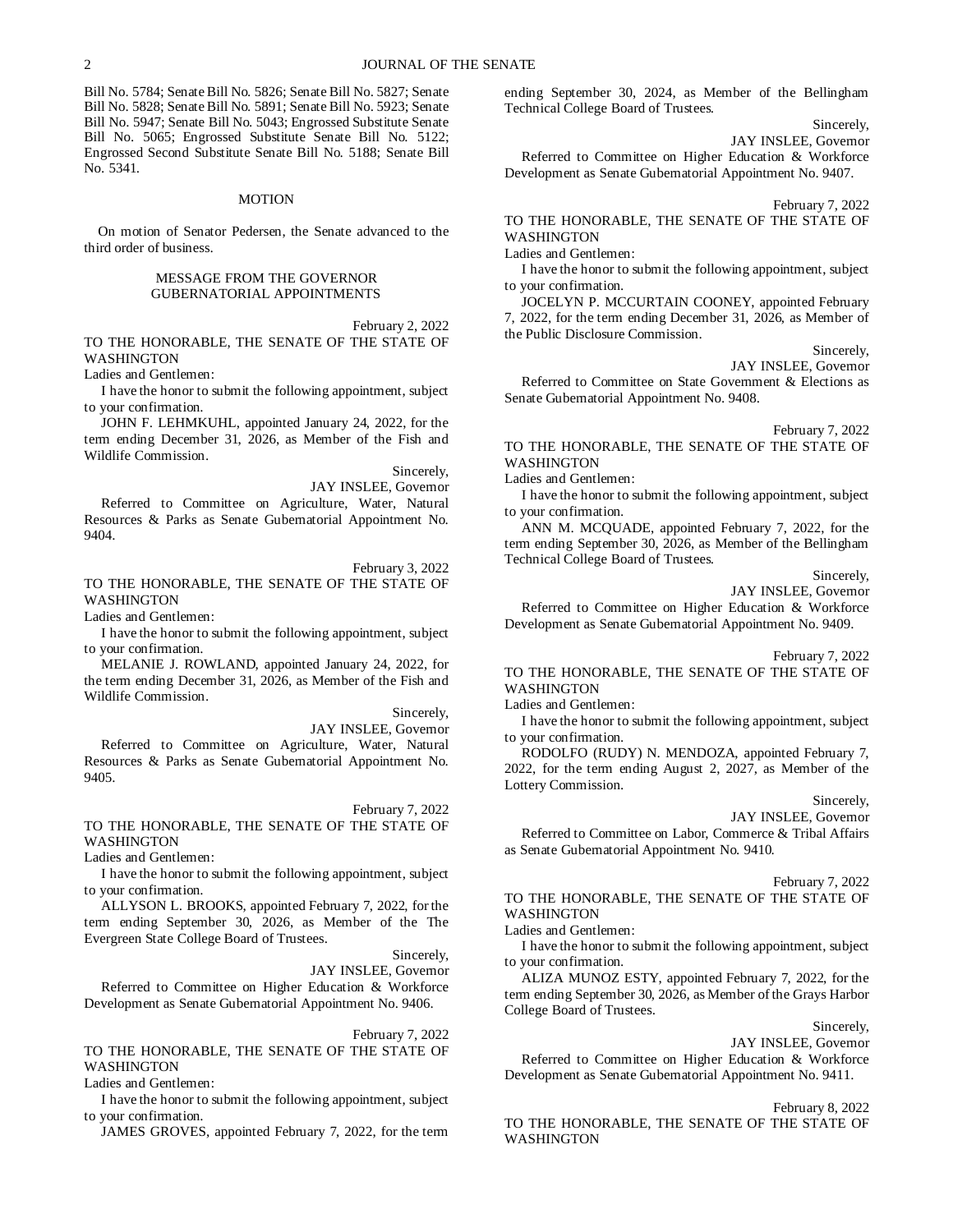I have the honor to submit the following appointment, subject to your confirmation.

PHYLICIA HANCOCK-LEWIS, appointed February 8, 2022, for the term ending September 30, 2026, as Member of the Wenatchee Valley College Board of Trustees.

Sincerely,

JAY INSLEE, Governor

Referred to Committee on Higher Education & Workforce Development as Senate Gubernatorial Appointment No. 9412.

February 11, 2022 TO THE HONORABLE, THE SENATE OF THE STATE OF WASHINGTON

Ladies and Gentlemen:

I have the honor to submit the following reappointment, subject to your confirmation.

MICHAEL O. FINLEY, reappointed February 11, 2022, for the term ending September 30, 2027, as Member of the Eastern Washington University Board of Trustees.

Sincerely,

JAY INSLEE, Governor Referred to Committee on Higher Education & Workforce Development as Senate Gubernatorial Appointment No. 9413.

February 11, 2022 TO THE HONORABLE, THE SENATE OF THE STATE OF **WASHINGTON** 

Ladies and Gentlemen:

I have the honor to submit the following reappointment, subject to your confirmation.

JAY J. MANNING, reappointed February 11, 2022, for the term ending September 30, 2027, as Member of the Eastern Washington University Board of Trustees.

Sincerely,

JAY INSLEE, Governor Referred to Committee on Higher Education & Workforce Development as Senate Gubernatorial Appointment No. 9414.

February 11, 2022 TO THE HONORABLE, THE SENATE OF THE STATE OF WASHINGTON

Ladies and Gentlemen:

I have the honor to submit the following appointment, subject to your confirmation.

HOLLY J. WILLIAMS, appointed February 11, 2022, for the term ending December 31, 2026, as Member of the Parks and Recreation Commission.

Sincerely,

JAY INSLEE, Governor

Referred to Committee on Agriculture, Water, Natural Resources & Parks as Senate Gubernatorial Appointment No. 9415.

## **MOTION**

On motion of Senator Pedersen, all appointees listed on the Gubernatorial Appointments report were referred to the committees as designated.

On motion of Senator Pedersen, the Senate advanced to the fourth order of business.

### MESSAGES FROM THE HOUSE

MR. PRESIDENT:

February 15, 2022

The House has passed:

ENGROSSED SECOND SUBSTITUTE HOUSE BILL NO. 1181,

ENGROSSED SECOND SUBSTITUTE HOUSE BILL NO. 1736,

ENGROSSED HOUSE BILL NO. 1784,

ENGROSSED HOUSE BILL NO. 1931,

and the same are herewith transmitted. MELISSA PALMER, Deputy Chief Clerk

#### **MOTION**

On motion of Senator Pedersen, the Senate advanced to the fifth order of business.

## INTRODUCTION AND FIRST READING

HB 1051 by Representatives Pollet, Leavitt, Shewmake, Kloba, Ryu, Chopp, Fitzgibbon, Ortiz-Self, Goodman, Valdez, Lovick, Frame, Santos, Macri, Stokesbary and **Bergquist** 

AN ACT Relating to adding a faculty member to the board of regents at the research universities; and amending RCW 28B.20.100 and 28B.30.100.

Referred to Committee on Higher Education & Workforce Development.

ESHB 1629 by House Committee on Community & Economic Development (originally sponsored by Dolan, Wylie, Shewmake, Duerr, Walen and Chase)

AN ACT Relating to a comprehensive study of aerial imaging technology uses for state agencies, special purpose districts, and local and tribal governments; and creating new sections.

Referred to Committee on State Government & Elections.

2SHB 1751 by House Committee on Appropriations (originally sponsored by Leavitt, Senn, Berry, Valdez, Bateman, Berg, Callan, Cody, Fitzgibbon, Santos, Simmons, Slatter, Bergquist and Pollet)

AN ACT Relating to hazing prevention and reduction at institutions of higher education; amending RCW 28B.10.900; adding new sections to chapter 28B.10 RCW; and creating new sections.

Referred to Committee on Higher Education & Workforce Development.

2SHB 1860 by House Committee on Appropriations (originally sponsored by Davis, Eslick, Callan, Jacobsen, Macri, Santos, Shewmake, Orwall, Tharinger, Simmons, Chopp, Bergquist and Valdez)

AN ACT Relating to preventing homelessness among persons discharging from inpatient behavioral health settings; amending RCW 70.320.020; adding a new section to chapter 71.24 RCW; adding a new section to chapter 71.12 RCW; adding a new section to chapter 74.09 RCW; and creating a new section.

Referred to Committee on Health & Long Term Care.

ESHB 1921 by House Committee on Finance (originally sponsored by Ramel, Boehnke, Fitzgibbon, Shewmake, Kloba and Young)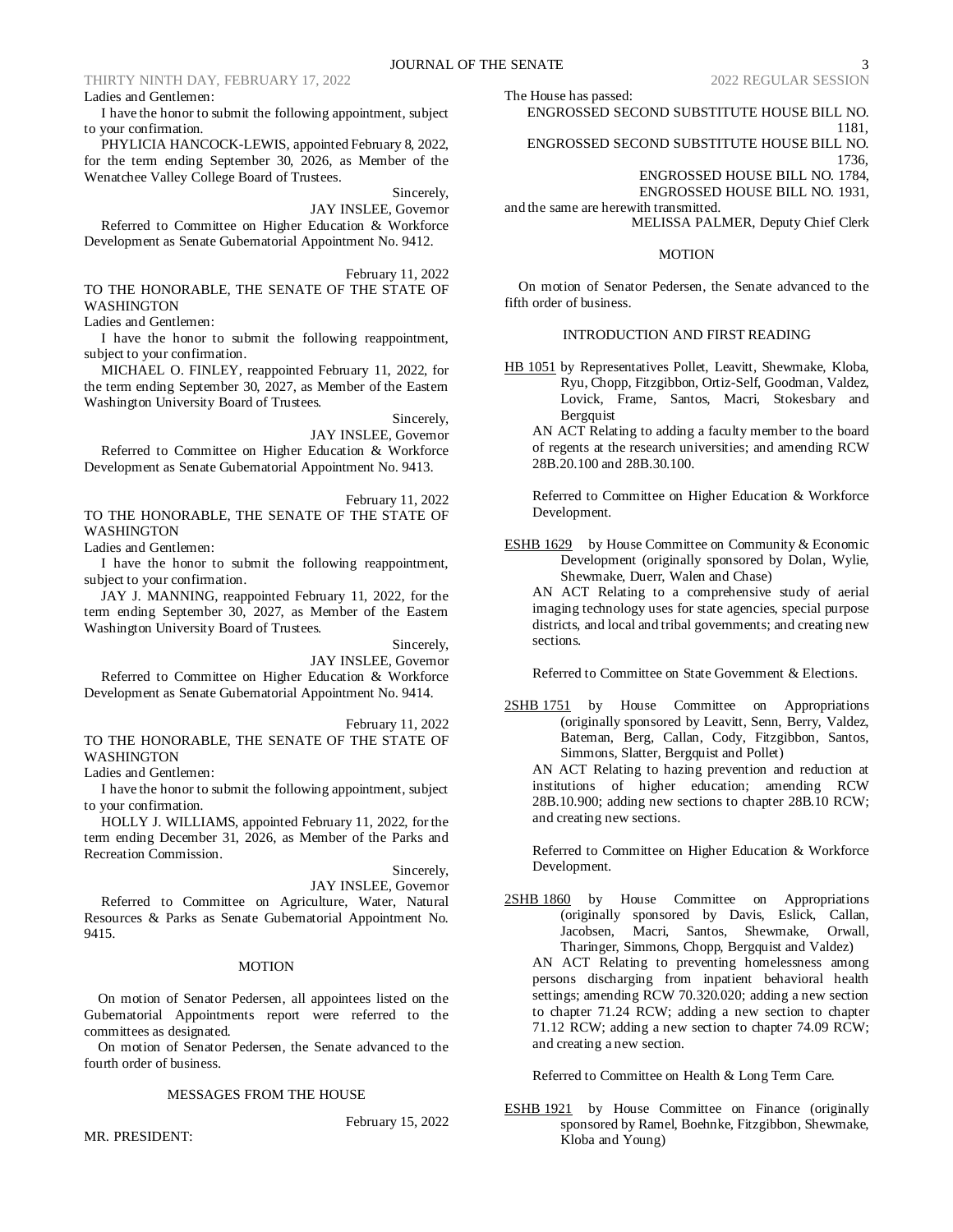AN ACT Relating to the valuation of property related to renewable energy for the purposes of property tax and providing for a payment in lieu of taxes for renewable energy facilities; adding a new section to chapter 84.04 RCW; adding a new section to chapter 84.40 RCW; adding a new section to chapter 84.36 RCW; adding a new section to chapter 84.12 RCW; and creating new sections.

Referred to Committee on Environment, Energy & Technology.

SHB 2050 by House Committee on Appropriations (originally sponsored by Harris-Talley, Goodman, Senn, Santos, Ormsby, Valdez, Macri, Frame, Ryu, Fitzgibbon, Bergquist, Ramel, Peterson, Simmons, Pollet and Wicks)

AN ACT Relating to repealing requirements for parent payment of the cost of their child's support, treatment, and confinement; amending RCW 43.20B.095; creating new sections; and repealing RCW 13.16.085 and 13.40.220.

Referred to Committee on Human Services, Reentry & Rehabilitation.

SHB 2068 by House Committee on Children, Youth & Families (originally sponsored by Stonier, Abbarno, Bronoske, Dolan, Ryu, Santos, Sells, Wylie, Orwall, Rule, Harris-Talley, Wicks, Gilday, Valdez, Bateman, Taylor and Kloba)

AN ACT Relating to creating the imagination library of Washington program; and adding a new section to chapter 43.216 RCW.

Referred to Committee on Human Services, Reentry & Rehabilitation.

EHB 2073 by Representatives Steele and Tharinger

AN ACT Relating to establishing the state capitol committee as an advisory entity of state government; amending RCW 43.34.010, 43.34.015, 43.34.080, 43.34.090, 79.24.030, 79.24.060, 79.24.087, 79.24.300, 79.24.530, 79.24.560, 79.24.570, 79.24.650, 43.17.070, 79.24.710, 79.24.720, 47.02.010, and 79.24.600; adding a new section to chapter 43.34 RCW; adding a new section to chapter 43.19 RCW; recodifying RCW 79.24.300; and repealing RCW 43.34.040, 43.82.020, 79.24.085, 79.24.310, 79.24.320, 79.24.330, 79.24.340, 79.24.410, 79.24.450, 79.24.500, 79.24.510, 79.24.520, 79.24.540, and 79.24.550.

Referred to Committee on State Government & Elections.

E2SHB 2075 by House Committee on Appropriations (originally sponsored by Peterson, Fitzgibbon, Simmons, Morgan, Chopp, Walen, Macri and Sutherland)

AN ACT Relating to establishing service requirements for the department of social and health services; adding a new section to chapter 74.04 RCW; and creating new sections.

Referred to Committee on Human Services, Reentry & Rehabilitation.

#### MOTIONS

On motion of Senator Pedersen, all measures listed on the Introduction and First Reading report were referred to the committees as designated.

On motion of Senator Pedersen, the Senate advanced to the eighth order of business.

## **MOTION**

Senator Fortunato moved adoption of the following resolution:

#### SENATE RESOLUTION 8652

By Senator Fortunato

WHEREAS, U.S. Ambassador Michael McCarthy recognized the 200th Anniversary of the arrival of free Black men, women, and children from the United States to Providence Island in 1822; and

WHEREAS, The Bicentennial commemorates the special relationship between Liberia and the United States, two of the oldest republics in the world, maintaining strong historical, political, and economic ties for the past 200 years with nearly 80,000 people of Liberian descent calling America home; and

WHEREAS, The Liberian people, having faced significant adversity throughout their history, have sought to maintain the highest ideals of a free and democratic society; and

WHEREAS, Liberia celebrated a first peaceful transition of power since 1944 in the 2017 election; and

WHEREAS, The Liberian people have worked tirelessly to build and safeguard their liberty, rich history, and institutions; and

WHEREAS, The United States and its citizens have supported investments in democratic institutions, education, health care, and the general welfare of the Liberian people;

NOW, THEREFORE, BE IT RESOLVED, That the Washington State Senate recognize that the United States and Liberia have abundant accomplishments to be proud of and to look forward to advance future generations to better our countries; and

BE IT FURTHER RESOLVED, That the Washington State Senate commend and congratulate Liberia for working to preserve democracy in West Africa for 200 years.

Senator Fortunato spoke in favor of adoption of the resolution. The President declared the question before the Senate to be the

adoption of Senate Resolution No. 8652. The motion by Senator Fortunato carried and the resolution

was adopted by voice vote.

## **MOTION**

Senator Randall moved adoption of the following resolution:

#### SENATE RESOLUTION 8653

By Senators Randall and Nobles

WHEREAS, The Women's Army Corps (WAC) was the women's branch of the United States Army, created as an auxiliary unit in May of 1942 and converted to full status as the WAC in 1943; and

WHEREAS, These women faced opposition by both the conservative leadership of the Army and general public opinion; and

WHEREAS, Approximately 150,000 American women served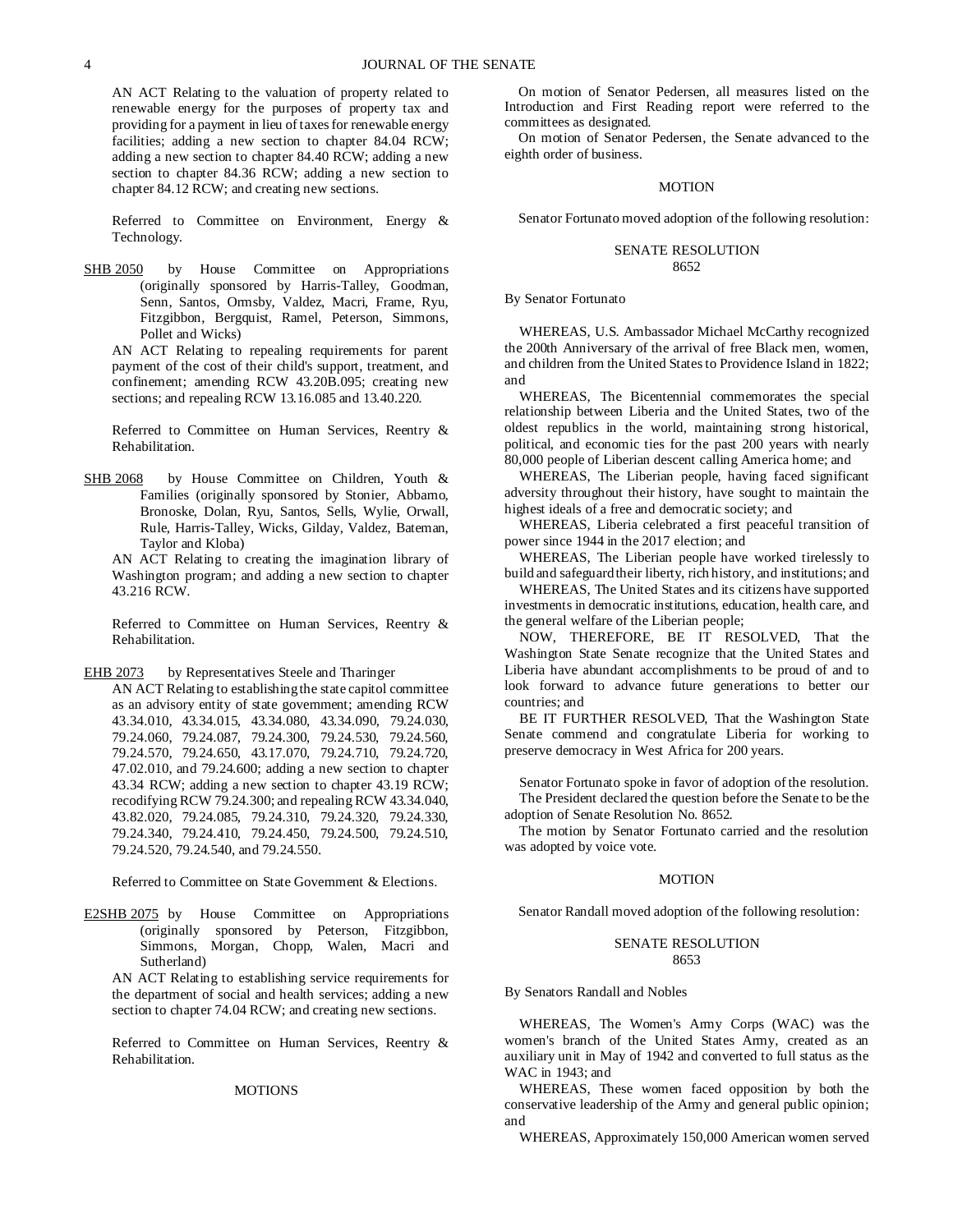## THIRTY NINTH DAY, FEBRUARY 17, 2022 2022 2022 2022 REGULAR SESSION

in World War II, the first women, other than nurses, to serve in the Army; and

WHEREAS, These groundbreaking women were highly valued by generals such as General Douglas MacArthur and General Dwight Eisenhower who said, "their contributions in efficiency, skill, spirit and determination are immeasurable"; and

WHEREAS, Other branches of the United States military had women's units including the Navy (WAVES), the Coast Guard (SPARS), the (civilian) Women Airforce Service Pilots (WASP), and Women in Air Force (WAF); and

WHEREAS, The WAC disbanded in 1978, allowing women to serve in the same units alongside the men; and

WHEREAS, Women have only been allowed in or near combat situations since 1994, when United States Defense Secretary Les Aspin ordered the removal of "substantial risk of capture" from the list of grounds for excluding women from certain military units; and

WHEREAS, Women who served our country through these long years deserve our respect and gratitude both for their contributions to our military and for the furtherance of women's rights and equality in the United States; and

WHEREAS, The Executive Board of the Retired Public Employees Council of Washington has designated June 12th Women Veterans Day as a way to recognize the groundbreaking service of women in the military;

NOW, THEREFORE, BE IT RESOLVED, That the Washington State Senate, in recognition of the courageous service of these women, join the Retired Public Employees Council of Washington in celebrating the day.

Senator Randall spoke in favor of adoption of the resolution.

The President declared the question before the Senate to be the adoption of Senate Resolution No. 8653.

The motion by Senator Randall carried and the resolution was adopted by voice vote.

#### **MOTION**

At 12:45 p.m., on motion of Senator Pedersen, the Senate adjourned until 12:30 p.m. Friday, February 18, 2022.

### DENNY HECK, President of the Senate

SARAH BANNISTER, Secretary of the Senate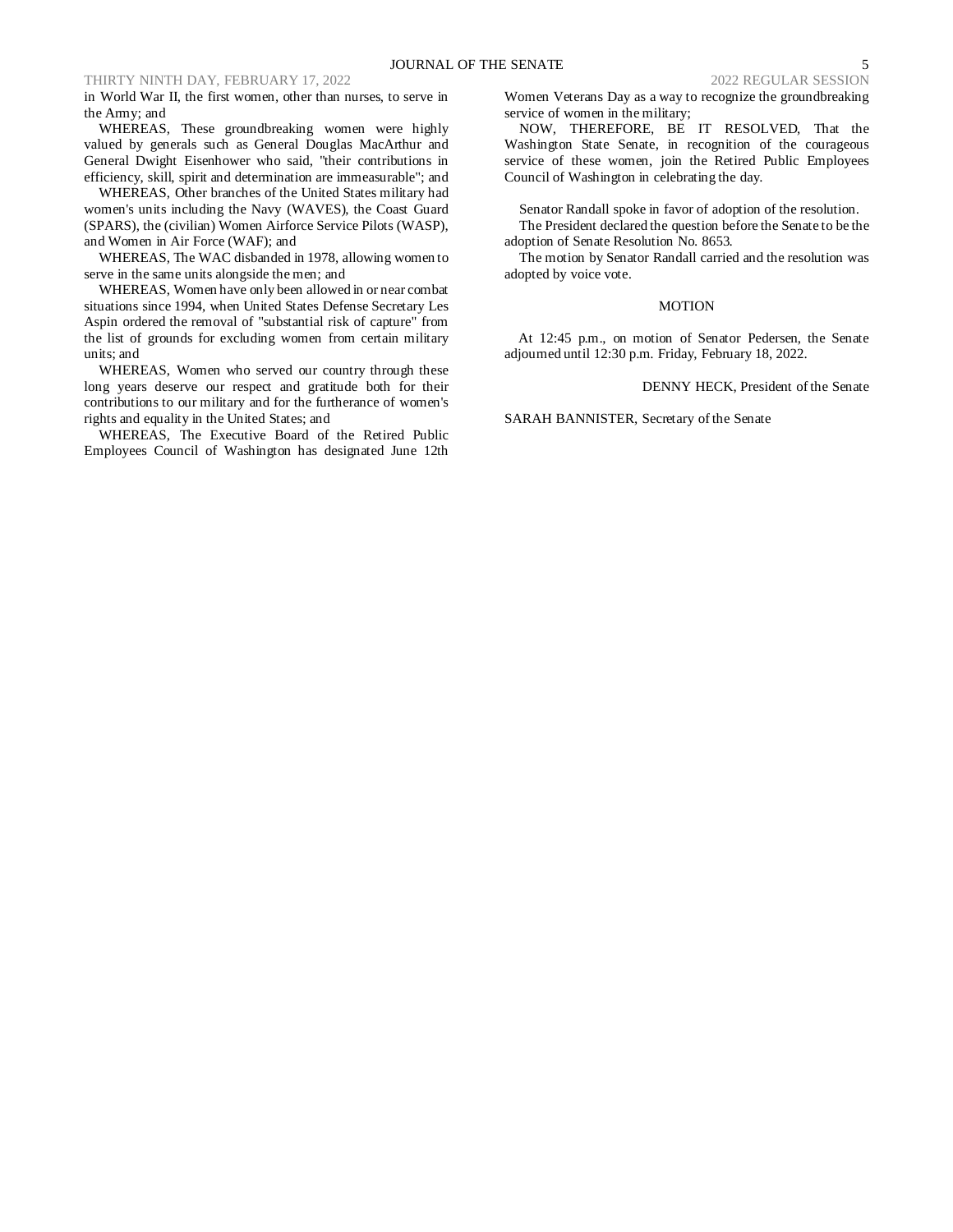# JOURNAL OF THE SENATE

| 1051     |
|----------|
|          |
| $1052-S$ |
|          |
| 1074-S   |
|          |
| 1122     |
| 1124-S   |
|          |
| 1181-S2E |
|          |
| 1629-S   |
|          |
| 1716-S   |
|          |
| 1736-S2E |
|          |
| 1751-S2  |
|          |
| 1784-E   |
|          |
| 1860-S2  |
| 1921-S   |
|          |
|          |
|          |
| 1931-E   |
| 2050-S   |
|          |
| 2068-S   |
|          |
| 2073     |
|          |
| 2075-S2  |
|          |
| 5029     |
|          |
| 5043     |
| 5045-S2  |
|          |
| 5062-S2  |
|          |
| 5065-SE  |
|          |
| 5079     |

| 5089     |
|----------|
|          |
| 5098     |
|          |
| 5122-SE  |
|          |
| 5129     |
|          |
| 5130     |
|          |
| 5137     |
|          |
| 5170     |
| 5182     |
|          |
| 5188-S2E |
|          |
| 5210-S   |
|          |
| 5262-S   |
|          |
| 5291     |
|          |
| 5326     |
|          |
| 5329     |
|          |
| 5340     |
|          |
| 5341     |
|          |
| 5348     |
| 5375     |
|          |
| 5380     |
|          |
| 5395-S2E |
|          |
| 5481     |
|          |
| 5482     |
|          |
| 5483     |
|          |
| 5495     |
|          |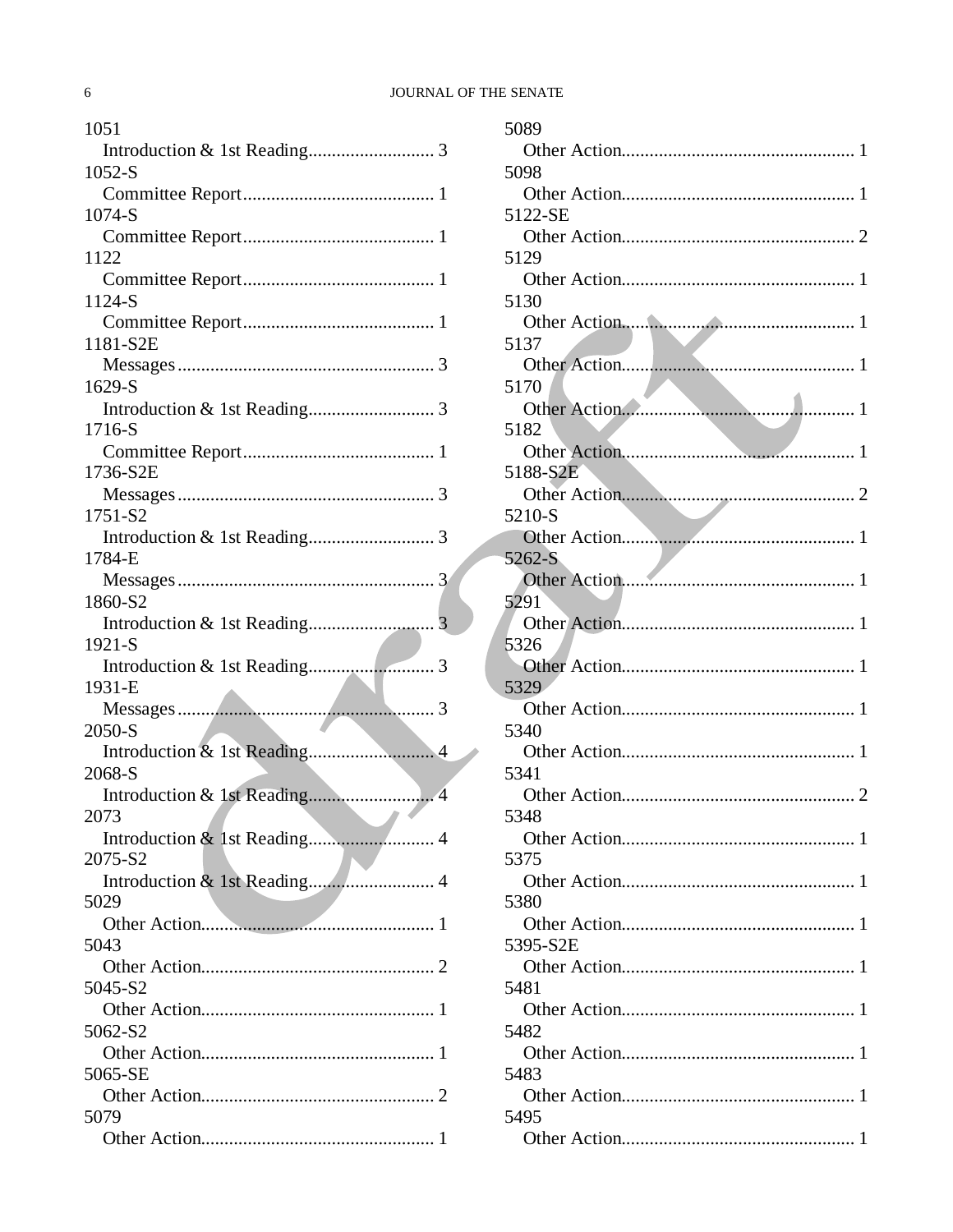| 5520         |
|--------------|
| 1            |
| 5526         |
|              |
| 5527         |
|              |
| 5535         |
| $\mathbf{I}$ |
| 5542         |
|              |
| 5563         |
|              |
| 5568         |
|              |
| 5574         |
|              |
| 5580         |
| -1           |
| 5592         |
|              |
| 5595         |
| 5604         |
|              |
| 5614         |
|              |
| 5637         |
| 1            |
| 5650         |
| 1            |
| 5663         |
|              |
| 5667         |
| . 1          |
| 5673         |
|              |
| 5691         |
|              |
| 5699         |
|              |
| 5712         |
| 5724         |
|              |
| 5730         |
|              |
| 5733         |
|              |
|              |

|              | 5784                           |
|--------------|--------------------------------|
| 1            |                                |
|              | 5826                           |
| $\mathbf{1}$ |                                |
|              | 5827                           |
| 1            |                                |
|              | 5828                           |
| 1            |                                |
|              | 5835                           |
| 1            |                                |
|              | 5843                           |
| 1            | 5869                           |
| 1            |                                |
|              | 5882                           |
| 1            |                                |
|              | 5891                           |
| 1            |                                |
|              | 5918                           |
| 1            |                                |
|              | 5923                           |
| $\mathbf{1}$ |                                |
|              | 5947                           |
| $\mathbf{1}$ |                                |
|              | 5951                           |
| 1            |                                |
| $\mathbf{1}$ | 8652                           |
|              |                                |
| 1            | 8653                           |
|              |                                |
| 1            |                                |
|              | 9358 Hayward, Allen            |
| 1            |                                |
|              | 9404 Lehmkuhl, John            |
| 1            |                                |
|              | 9405 Rowland, Melanie          |
| 1            |                                |
|              | 9406 Brooks, Allyson           |
| 1            |                                |
|              | 9407 Groves, James             |
| 1            |                                |
|              | 9408 Mccurtain Cooney, Jocelyn |
| 1            |                                |
| 1            | 9409 Mcquade, Ann              |
|              | 9410 Mendoza, Rodolfo (Rudy)   |
| 1            |                                |
|              |                                |